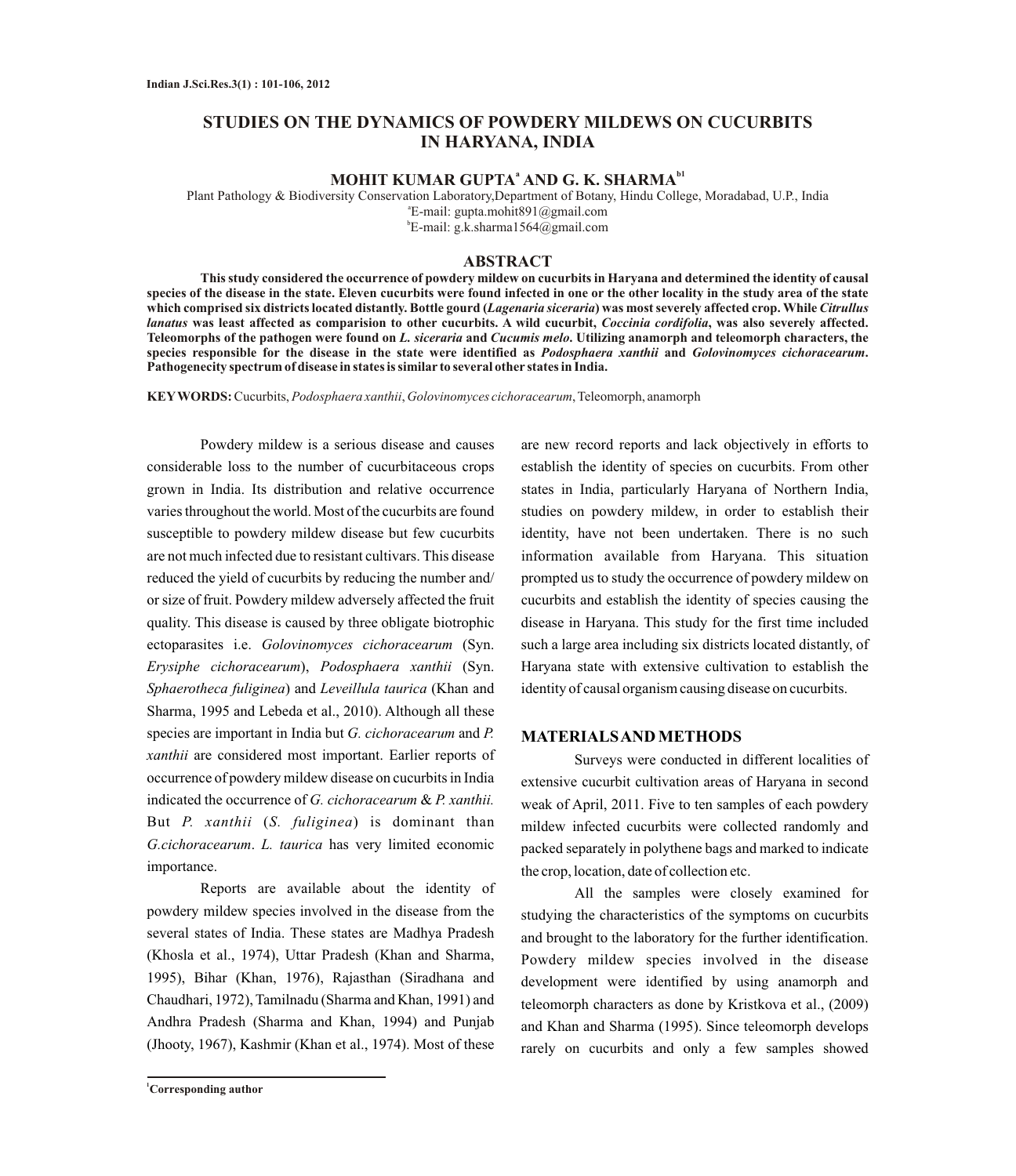teleomorphs. Anamorph characters were largely used for determining the identity. Mode of parasitism in relation to ectophytic and endophytic nature of the mycelium, morphology of conidiophores in relation to branching, length of the conidiophores (number of cells), arrangement of conidia on conidiophores, shape of conidia, dimensions of conidia (Length and breadth), Length/Breadth (L/B) index, presence and absence of fibrosin bodies in conidia, morphology of germ tube and development of appressoria and point of origin on germ tube on conidia are anamorph characters which were used in the identity of powdery mildew species.

For measuring the conidial dimensions 300 conidia selected at random from the slides prepared from each sample were measured with the help of ocular micrometer. L/B index was determined by dividing length of a conidium with its breadth. Mean values were calculated and standard deviation was determined. For fibrosin bodies and morphology of germ tubes and development of appressoria fibrosin bodies test and germination test were conducted (Khan and Sharma, 1995).

### **RESULTS AND DISCUSSION**

The study area which included 6 districts of Haryana (a state of Northern India) showed cultivation of the cucurbits given in table -1. The powdery mildew disease was wide spread appearing on all the cultivated cucurbits. No variation in symptoms was noticed. Powdery mildew species in all the samples were ectophytic. The disease intensity on the cucurbits showed a variation among the localities (Table -2). The highest intensity was found on *Lagenaria siceraria*, being mild to severe. *Cucurbita moschata* was severely infected at Diwana in Panipat district. In other localities, infection was mild to moderate on *Cucurbita moschata*. On *cucurbita maxima*, *Luffa cylindrica*, *Cucumis melo* var. *utilissimus*, *Cucumis melo*  var. *momordica*, and *Cucumis sativus*, infection was mild to moderate. *Citrullus vulgaris* var. *fistulosus* and *Citrullus lanatus* had only mild infection. *Coccinia cordifolia* was severely infected in Ambala and Hisar districts and in Faridabad and Palwal districts, it had mild to moderate infection (Table -2). *C. moschata* was free from infection in

Hisar districts, *C. maxima* in Faridabad and Gurgaon districts. *L. cylindrica* had no infection in Hisar, Palwal and Panipat districts. *L. siceraria* was found infected in every localities in all districts except Panipat where at two lacalities i.e. Asan and Diwana, it was free from infection. *Cucumis melo* was free from infection in Gurgaon and Hisar districts. *Cucumis melo* var. *utilissimus* had no infection in Ambala and Panipat districts. *Cucumis melo* var. *momordica* was free from infection in Ambala, Faridabad and Hisar districts. *Cucumis sativus* was found infected only in Gurgaon and Palwal districts. *Citrullus vulgaris* var. *fistulosus* had infection in Ambala, Gurgaon and Panipat districts. *Citrullus lanatus* was found infected in Gurgaon and Palwal districts. *Coccinia cordifolia* was free from infection in Gurgaon district (Table -1). Teleomorphs was observed on *L. siceraria* at Sonda (Ambala district) and at Sohna (Gurgaon district) and on *Cucumis melo* at Pirthala (Palwal district). Teleomorphs were greater in number on leaves than on stem. Cleistothecia were scattered to densely gregarious, 72-116μm in diameter. Appendages were variable in number and mycelioid. Each cleistothecium contained single, broadly elliptical to sub globose ascus, 53- 93×34-65μm in size. Ascospores were 8 in number, ellipsoid to nearly spherical in shape,  $20-23\times15-23\mu m$  in size. Based on these characters of teleomorphs the powdery mildew found on *Lagenaria siceraria* and *Cucumis melo* was identified as *Podosphaera xanthii*.

Since the teleomorphs were present only in few samples of two cultivated cucurbits i.e. *Lagenaria siceraria* and *Cucumis melo*, in absence of teleomorphs, anamorph characters of the pathogen were used to establish the identity of the species. The conidia from *Lagenaria siceraria* were 32.22×17.28μm in size, being the biggest and conidia from *Cucumis melo* were 26.42×14.32μm, being smallest among the conidia from the cultivated cucurbits. The conidia obtained from *Coccinia cordifolia* were 35.82×16.82μm in size. Length/breadth (L/B) index, calculated from the measurements of length and breadth of all conidia of each cucurbit showed more or less constant figure for cultivated cucurbits being less than 2 (mostly 1.84) while L/B index of conidia from *Coccinia cordifolia* was more than 2 (ie. 2.12) (Table -4).

Fibrosin bodies were present in a high percentage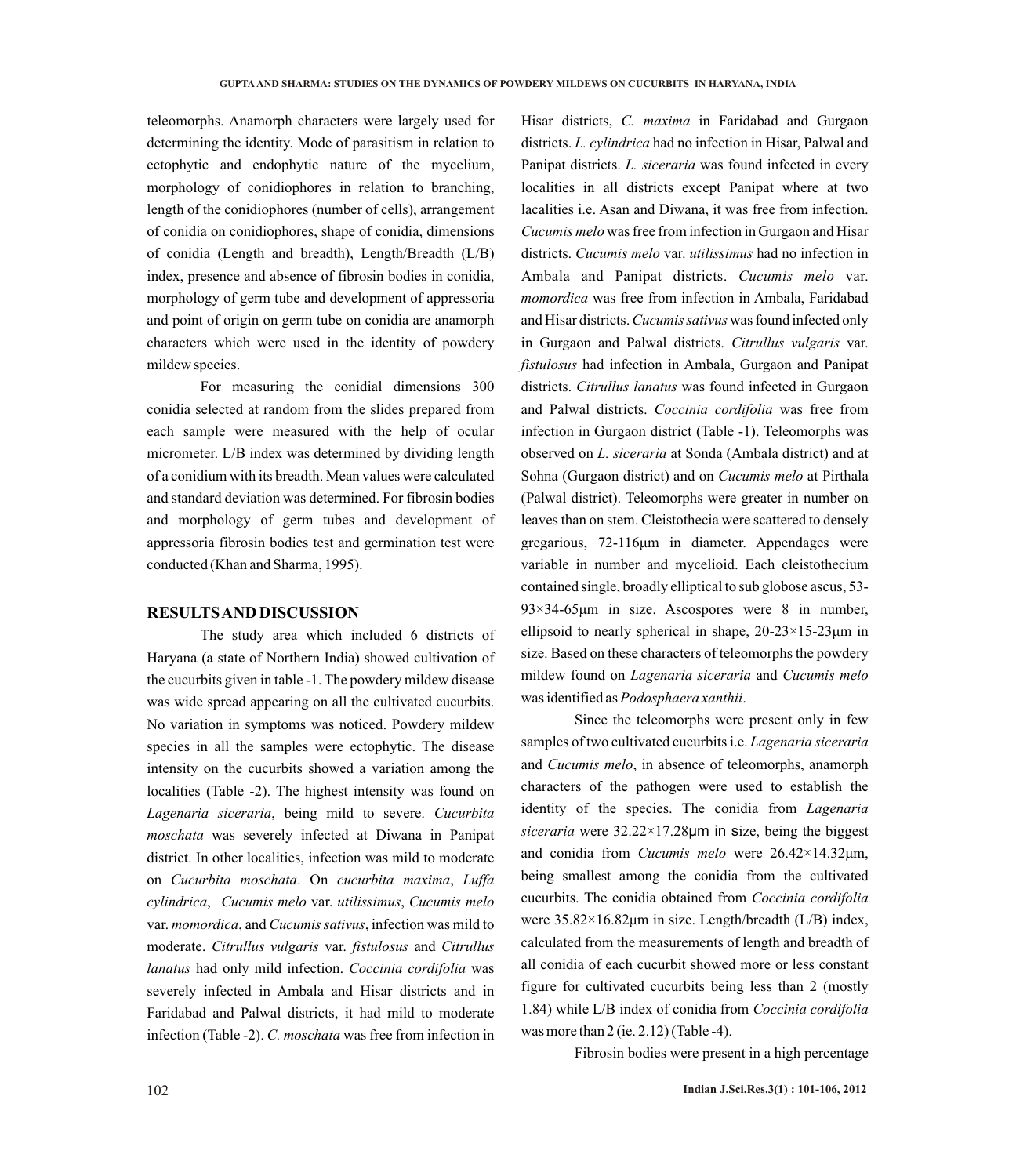of conidia obtained from all the cultivated cucurbits but were absent from the conidia obtained from *Coccinia cordifolia*. Some conidia in samples of cultivated cucurbits did not show fibrosin bodies. Percent occurrence of fibrosin bodies in conidia in such samples ranged between 72-89. The number of fibrosin bodies per conidium ranged between 7 to 9. (Table -3). On germination, conidia from cultivated cucurbits produced simple and forked germ tubes from the side walls of the conidia. The percent germination of conidia ranged between 64 and 92. The percentage of forking of germinating conidia also varied for each cucurbit .The highest forking was marked in the germinating conidia of *Lagenaria siceraria* (66 percent) followed by *Cucurbita moschata* (54 percent). From other cucurbit percent forking ranged between 32 and 48 (Table -3).

The conidia obtained from cultivated cucurbits did not develop appressoria. Conidia obtained from *Coccinia cordifolia* imvariably formed simple germ tubes (non forked) emerging apically/ basally and subsequently produced appressoria. On the basis of anamorph and teleomorph characters powdery mildew species infecting all the cultivated cucurbits was identified as *Podosphaera xanthii* and *Golovinomyces cichoracearum*.

The identity situation of the causal species of the

disease in Haryana is similar to other states like Madhya Pradesh (Khosla et al., 1974), Uttar Pradesh (Sharma, 1973), Bihar (Khan, 1976), Tamil Nadu (Sharma and Khan, 1991) and Andhra Pradesh (Sharma and Khan, 1994), where from both *Sphaerotheca fuliginea* (*Podosphaera xanthii*) and *Erysiphe cichoracearum* (*Golovinomyces cichoracearum*) have been reported to infect cucurbits. At the same time, the dominance patterns and host speficity, *Podosphaera xanthii* infecting cultivated cucurbits and *Golovinomyces cichoracearum* generally on *Coccinia cordifolia,* are also comparable to other states of India. From some states like Punjab (Jhooty, 1967) and Kashmir (Khan et al., 1974), *Sphaerotheca fuliginea* is alone to be recorded to infect cucurbits. These two species are considered as the causal organism of the disease in different parts of the world (Lebeda et. al., 2010; Khan and Sharma, 1995).

In Haryana powdery mildew was infected all cucurbits, but most often damaged *L. siceraria*, *C. melo* and *C. moschata*. The pathogen grew as a white, powdery mass on leaves, petioles and stems. The resulting decrease in photosynthesis may cause significant reduction in the quality and yield of fruit. It would be wide expected in such as wide ranging species (both geographically and in hosts) there is evidence of numerous, races, differing in minor

|                                       | Incidence $(\% )$<br>Haryana |                |                |                |                |         |  |  |  |  |
|---------------------------------------|------------------------------|----------------|----------------|----------------|----------------|---------|--|--|--|--|
| <b>Cucurbits</b>                      |                              |                |                |                |                |         |  |  |  |  |
|                                       | Ambala                       | Faridabad      | Gurgaon        | <b>Hisar</b>   | Palwal         | Panipat |  |  |  |  |
| Cucurbita moschata                    | 40.72                        | 56.38          | 28.62          |                | 56.87          | 42.38   |  |  |  |  |
| Cucurbita maxima                      | 38.43                        | ٠              | ٠              | 28.2           | 32.62          | 36.42   |  |  |  |  |
| Luffa cylindrica                      | 30.28                        | 28.82          | 40.32          | ٠              | $\blacksquare$ | 30.24   |  |  |  |  |
| Lagenaria siceraria                   | 78.32                        | 72.34          | 68.48          | 80.32          | 83.32          | 60.34   |  |  |  |  |
| Cucumis melo                          | 58.42                        | 54.33          | $\blacksquare$ | ٠              | 63.34          | 30.43   |  |  |  |  |
| Cucumis melo var. utilissimus         | ٠                            | 32.44          | 42.34          | 28.42          | 38.44          | ٠       |  |  |  |  |
| Cucumis melo var.<br>momordica        | ٠                            | ٠              | 30.42          | $\blacksquare$ | 26.42          | 26.38   |  |  |  |  |
| Cucumis sativus                       | ٠                            | ۰              | 38.42          | ٠              | $\blacksquare$ | 32.86   |  |  |  |  |
| Citrullus vulgaris var.<br>fistulosus | 28.48                        | $\blacksquare$ | 44.32          | ٠              | ٠              | 32.58   |  |  |  |  |
| Coccinia cordifolia                   | 52.32                        | 74.34          | ٠              | 56.80          | 80.37          | 80.34   |  |  |  |  |
| Citrullus lanatus                     |                              |                | 16.6           |                | 18.7           |         |  |  |  |  |

**Table 1 : Incidence of powdery mildew on cucurbits in some districts of Haryana**

- =Cucurbits not found infected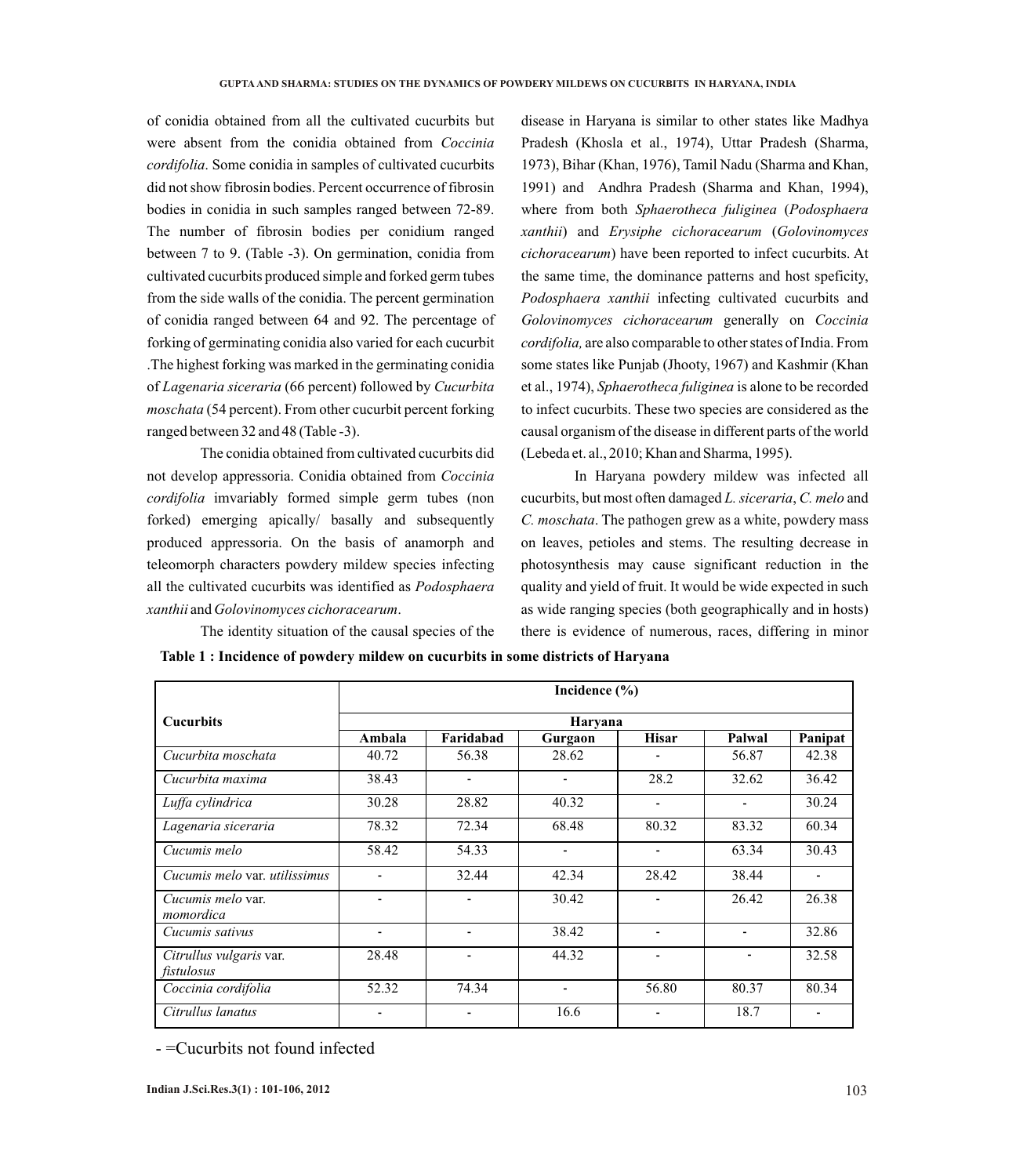|                         | <b>Severity</b>          |                          |                          |                |                          |                          |                    |                          |                          |                          |                          |
|-------------------------|--------------------------|--------------------------|--------------------------|----------------|--------------------------|--------------------------|--------------------|--------------------------|--------------------------|--------------------------|--------------------------|
| <b>Localities</b>       |                          |                          |                          |                |                          | <b>Cucurbits</b>         |                    |                          |                          |                          |                          |
|                         | Cm <sub>0</sub>          | Cma                      | Lc                       | Ls             | Cme                      | Cmeu                     | Cmem               | $\mathbf{C}\mathbf{s}$   | <b>Cvf</b>               | $\bf{C}$                 | C1                       |
| Ambala<br>Kesri         | $++$                     | $+$                      | $\overline{\phantom{a}}$ | $++$           | $++$                     | $\blacksquare$           | $\blacksquare$     | $\blacksquare$           | $+$                      | $++$                     | $\blacksquare$           |
| Mulana                  | $+$                      | $+ +$                    | $+$                      | $+++$          | L.                       | $\mathbf{r}$             | $\overline{a}$     | $\sim$                   | L.                       | $++ +$                   | $\sim$                   |
| Saha                    | $+ +$                    | ÷.                       | $+ +$                    | $++$           | $^{+}$                   | $\overline{\phantom{a}}$ | $\overline{a}$     | $\omega$                 | $+$                      | $++ +$                   | $\overline{a}$           |
| Sonda                   | $\! +$                   | $++$                     | $\Box$                   | $+++b$         | $++$                     | $\Box$                   | $\mathbf{r}$       | $\omega$                 | $\omega$                 | $\omega$                 | $\blacksquare$           |
| Sullar                  | $+$                      | L.                       | $\overline{a}$           | $++$           | $\overline{a}$           | $\overline{a}$           | $\overline{a}$     | $\mathbf{r}$             | $+$                      | $++$                     | $\mathbb{Z}^2$           |
| Faridabad<br>Ballabgarh | $\! + \!$                | $\overline{\phantom{a}}$ | $++$                     | $\, +$ $+$     | $+$                      |                          | $\blacksquare$     | $\sim$                   | $\omega$                 | $\, +$ $+$               | $\sim$                   |
| Pali                    | $+$                      | $\overline{a}$           | $\overline{a}$           | $+++$          | $+ +$                    | $\overline{a}$           | $\overline{a}$     | $\overline{a}$           | $\overline{a}$           | $+ +$                    | $\ddot{\phantom{a}}$     |
| Surajkund               | $\overline{a}$           | $\overline{a}$           | $+$                      | $++$           | $+ +$                    | $+ +$                    | $\overline{a}$     | $\overline{a}$           | $\overline{a}$           | $+$                      | $\ddot{\phantom{a}}$     |
| Gurgaon<br>Bhaundsi     | $\boldsymbol{+}$         | $\blacksquare$           | $+ +$                    | $++$           | $\Box$                   | $++$                     | $\! +$             | $\boldsymbol{+}$         | $+$                      | $\Box$                   | $\sim$                   |
| Kukrola                 | $\overline{a}$           | $\overline{\phantom{a}}$ | $+$                      | $++$           | $\overline{\phantom{a}}$ | $+ +$                    | $\mathbf{r}$       | $+$                      | $\blacksquare$           | $\blacksquare$           | $+$                      |
| Manesar                 | $\Box$                   | $\overline{\phantom{a}}$ | $+$                      | $+ + +$        | $\bar{\phantom{a}}$      | $\Box$                   | $\bar{\mathbf{z}}$ | $\omega$                 | $+$                      | $\overline{\phantom{a}}$ | $\bar{\phantom{a}}$      |
| Sohna                   | $+$                      | $\overline{\phantom{a}}$ | $+ +$                    | $+++b$         | $\Box$                   | $\overline{\phantom{a}}$ | $+ +$              | $+ +$                    | $^{+}$                   | $\Box$                   | $\sim$                   |
| Sultanpur               | $++$                     | $\frac{1}{2}$            | $\overline{a}$           | $++$           | $\mathbb{Z}^2$           | $+ +$                    | $^{+}$             | $\mathbb{Z}^2$           | $\overline{a}$           | $\mathbb{Z}^2$           | $\, +$                   |
| <b>Hisar</b><br>Bhada   | $\blacksquare$           | $+$                      | ä,                       | $++$           | $\blacksquare$           | $+$                      | $\omega$           | $\overline{a}$           | $\omega$                 | $++$                     | $\blacksquare$           |
| Bugana                  | $\overline{\phantom{a}}$ | $+$                      | $\overline{\phantom{a}}$ | $++$           | $\overline{\phantom{a}}$ | $\overline{\phantom{a}}$ | $\Box$             | $\omega$                 | $\Box$                   | $+++$                    | $\mathbb{Z}^2$           |
| Juglan                  | L.                       | $\overline{a}$           | $\overline{a}$           | $+++$          | $\mathbf{r}$             | $\ddot{}$                | $\mathbb{Z}^2$     | $\overline{\phantom{a}}$ | L.                       | $++$                     | $\sim$                   |
| Kamri                   | $\overline{a}$           | $+$                      | $\overline{a}$           | $++$           | $\mathbf{r}$             | $^{+}$                   | $\mathbf{r}$       | $\omega$                 | $\mathbb{Z}^2$           | $++$                     | $\sim$                   |
| Ladwa                   | $\Box$                   | $\overline{a}$           | $\overline{a}$           | $+$            | $\overline{\phantom{a}}$ | $^{+}$                   | $\Box$             | $\overline{\phantom{a}}$ | $\overline{\phantom{a}}$ | $++ +$                   | $\overline{\phantom{a}}$ |
| Palwal<br>Asawta        | $++$                     | $+$                      | ÷,                       | $+$            | $++$                     | $++$                     | $\overline{a}$     | $\overline{a}$           | $\tilde{\phantom{a}}$    | $++$                     | $+$                      |
| Kushak                  | $+$                      | $\overline{a}$           | $\overline{a}$           | $+++$          | $\overline{\phantom{a}}$ | $\overline{a}$           | $+$                | $\mathbf{r}$             | $\Box$                   | $++$                     | $\overline{a}$           |
| Piguar                  | $+$                      | $+$                      | $\overline{a}$           | $+$            | $+$                      | $++$                     | $+$                | $\mathbf{L}$             | $\overline{a}$           | $++ +$                   | $+$                      |
| Pirthala                | $\overline{a}$           | $+$                      | $\overline{a}$           | $+$            | $+ +b$                   | $+ +$                    | $+$                | $\mathbf{r}$             | $\overline{\phantom{a}}$ | $+$                      | $\ddot{\phantom{a}}$     |
| Rundhi                  | $+ +$                    | $+$                      | $\overline{a}$           | $+ +$          | $\overline{\phantom{a}}$ | $+$                      | $+$                | $\sim$                   | $\overline{a}$           | $++$                     | $\overline{\phantom{a}}$ |
| Panipat<br>Asan         | $\! + \!\!\!\!$          |                          | $\blacksquare$           | $\blacksquare$ | $\! + \!\!\!\!$          | $\blacksquare$           | $\blacksquare$     | $^{+}$                   |                          | $\! + \!$                | $\blacksquare$           |
| Diwana                  | $+++$                    | $\ddot{}$                | $\overline{a}$           | $\mathbf{r}$   | $\ddot{}$                | $\mathbf{r}$             | $+$                | $\overline{a}$           | $+$                      | $+$                      | $\overline{\phantom{a}}$ |
| Israna                  | $+ +$                    | $\ddot{}$                | $+$                      | $+$            | $+$                      | $\sim$                   | $+$                | $+$                      | $+$                      | $++$                     | $\sim$                   |
| Manana                  | $+$                      | $\bar{\phantom{a}}$      | $+$                      | $+$            | $+ +$                    | ÷,                       | $\blacksquare$     | $\blacksquare$           | ÷,                       | $++$                     | $\sim$                   |
| Naultha                 | $\overline{a}$           | $^{+}$                   | $\overline{a}$           | $+ +$          | $\overline{\phantom{a}}$ | $\overline{a}$           | $+$                | $+$                      | $^{+}$                   | $+$                      | $\overline{\phantom{a}}$ |

# **Table 2 : Severity of powdery mildew on cucurbits in some localities of Haryana**

 $-$  No infection;  $+$  = Mild;  $++$  = Moderate;  $++$  = Severe.

b = Teleomorphs present

Cmo = *Cucurbita moschata* , Cma = *Cucurbita maxima ,* Lc = *Luffa cylindrica* , Ls = *Lagenaria siceraria* , Cme = *Cucumis melo* , Cmeu = *Cucumis melo* var. *utilissimus* , Cmem = *Cucumis melo* var. *momordica* , Cs = *Cucumis sativus* , Cc = *Coccinia cordifolia* , Cvf = *Citrullus vulgaris* var. *fistulosus* , Cl = *Citrullus lanatus*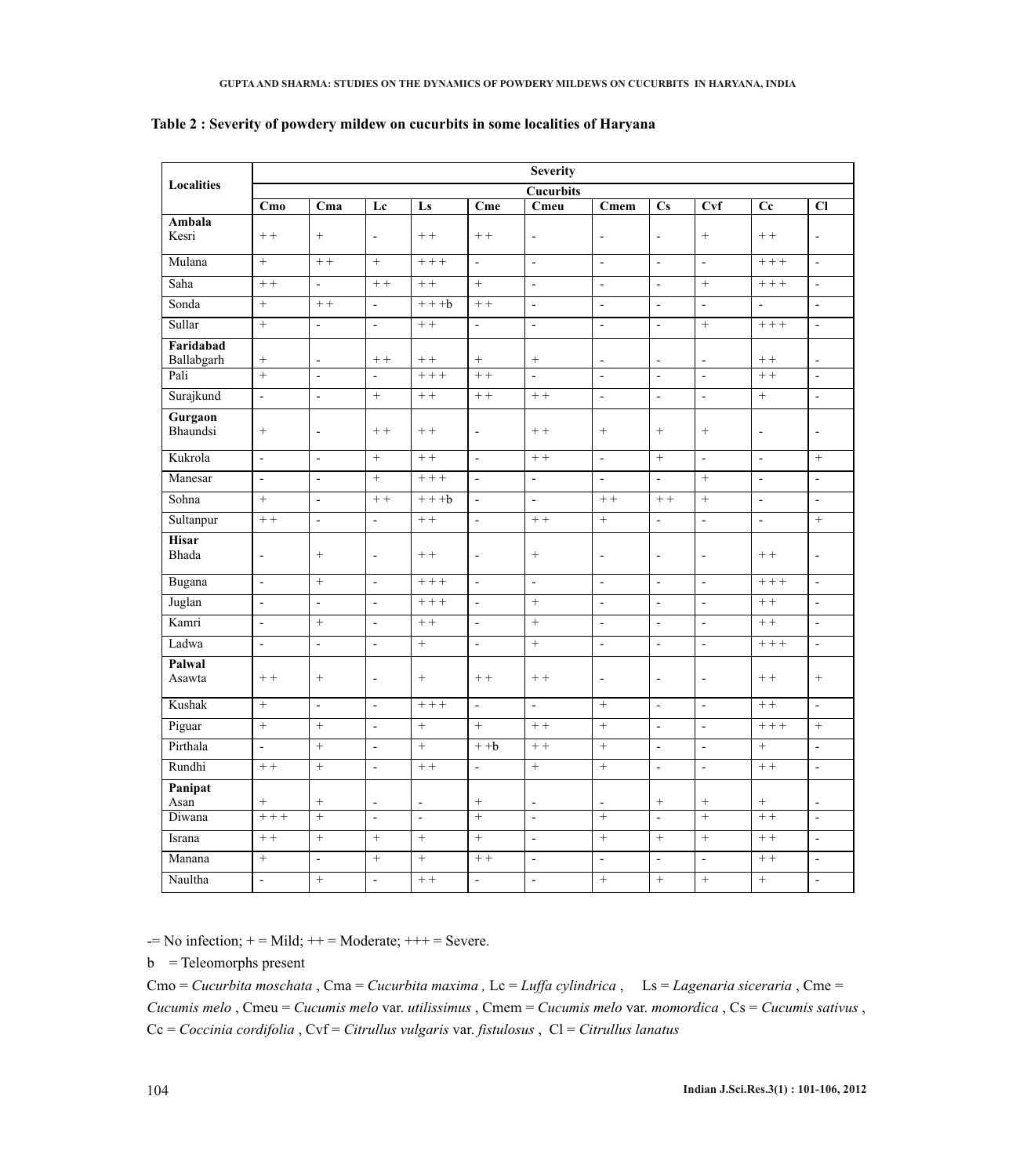|                         | <b>Fibrosin bodies</b>   |                |               |               | <b>Germination</b> |               |                     |  |
|-------------------------|--------------------------|----------------|---------------|---------------|--------------------|---------------|---------------------|--|
|                         | <b>Number of Samples</b> |                | Conidia       | <b>Number</b> | Conidial           | Forking       | <b>Appressorial</b> |  |
|                         | All                      | A few          | with          | of            | germination        | germ tube     | development         |  |
|                         | conidia                  | conidia        | Fb            | Fb/           | (%)                | (%)           | (%)                 |  |
| <b>Cucurbits</b>        | with Fb                  | without        | $\frac{0}{0}$ | Conidium      |                    |               |                     |  |
|                         |                          | Fb             |               |               |                    |               |                     |  |
| Cucurbita moschata      | 14                       | 30             | $82 \pm 8.72$ | $9 + 1.87$    | $64 \pm 18.32$     | $54 \pm 8.82$ |                     |  |
| Cucurbita maxima        | 4                        | $\overline{7}$ | $85 \pm 8.74$ | $9 + 1.78$    | $84 \pm 9.72$      | $48 \pm 8.92$ |                     |  |
| Luffa cylindrica        | 16                       | 11             | $83 \pm 9.42$ | $8 + 1.57$    | $79 \pm 13.42$     | $36 \pm 4.41$ |                     |  |
| Lagenaria siceraria     | 18                       | 44             | $89 \pm 9.93$ | $10 \pm 2.98$ | $92 \pm 7.48$      | $66 \pm 7.78$ |                     |  |
| Cucumis melo            | 12                       | 22             | $87 \pm 8.38$ | $9 \pm 1.62$  | $76 \pm 15.12$     | $44 \pm 7.72$ |                     |  |
| Cucumis melo var.       | 6                        | 11             | $84 \pm 7.97$ | $9 + 1.24$    | $70 \pm 14.32$     | $38 \pm 4.98$ |                     |  |
| utilissimus             |                          |                |               |               |                    |               |                     |  |
| Cucumis melo var.       | 4                        | 12             | $80 \pm 7.77$ | $9 + 2.62$    | $78 \pm 12.32$     | $37 + 7.42$   |                     |  |
| momordica               |                          |                |               |               |                    |               |                     |  |
| Cucumis sativus         | 8                        | 14             | $77 \pm 9.82$ | $7 + 1.67$    | $70 \pm 13.48$     | $32 \pm 4.42$ |                     |  |
| Citrullus vulgaris var. | 4                        | 10             | $74 \pm 8.46$ | $8 \pm 1.62$  | $64 \pm 13.42$     | $34 \pm 4.52$ |                     |  |
| fistulosus              |                          |                |               |               |                    |               |                     |  |
| Coccinia cordifolia     |                          | –              |               |               | $80 \pm 12.77$     |               | $74 \pm 6.78$       |  |
| Citrullus lanatus       | 3                        | 5              | $72 \pm 8.98$ | $7 + 1.87$    | $66 \pm 13.42$     | $42 \pm 7.64$ |                     |  |

**Table 3 : Anamorph characters of powdery mildew on cucurbits in Haryana**

 $\pm$  = Standard deviation

**Table 4 :Conidial dimensions of** *Podosphaera xanthii* **and** *Golovinomyces cichoracearum* **on cucurbits in Haryana**

|                                    | Length |      |       |       | L/B  |       |       |
|------------------------------------|--------|------|-------|-------|------|-------|-------|
| <b>Cucurbits</b>                   |        | n    | $n-1$ |       | n    | $n-1$ | index |
| Cucurbita moschata                 | 30.12  | 1.72 | 1.83  | 16.32 | 1.29 | 1.34  | 1.84  |
| Cucurbita maxima                   | 29.14  | 1.38 | 1.45  | 15.82 | 1.34 | 1.45  | 1.84  |
| Luffa cylindrica                   | 28.82  | 1.62 | 1.78  | 15.78 | 1.42 | 1.52  | 1.82  |
| Lagenaria siceraria                | 32.22  | 1.78 | 1.84  | 17.28 | 1.38 | 1.45  | 1.86  |
| Cucumis melo                       | 26.42  | 1.68 | 1.72  | 14.32 | 1.45 | 1.52  | 1.84  |
| Cucumis melo var. utilissimus      | 25.32  | 1.79 | 1.84  | 13.42 | 1.34 | 1.46  | 1.88  |
| Cucumis melo var. momordica        | 29.82  | 1.68 | 1.74  | 15.34 | 1.29 | 1.34  | 1.94  |
| Cucumis sativus                    | 26.82  | 1.57 | 1.66  | 14.42 | 1.34 | 1.62  | 1.85  |
| Citrullus vulgaris var. fistulosus | 29.42  | 1.82 | 1.96  | 15.44 | 1.26 | 1.36  | 1.90  |
| Coccinia cordifolia *              | 35.82  | 2.79 | 2.45  | 16.82 | 2.48 | 2.56  | 2.12  |
| Citrullus lanatus                  | 30.42  | 1.52 | 1.64  | 16.12 | 1.38 | 1.45  | 1.88  |

 $n =$  Standard deviation of population

 $n - 1$  = Standard deviation of samples

\* = *Golovinomyces cichoracearum*

morphological details such as conidial or ascospore size and shape and no doubt showing a degree of preference for particular host.

I

Some old reports from India and several other countries (Lebeda et al., 2010 and Khan and Sharma, 1995) provided evidence that *Erysiphe cichoracearum* infects cultivated cucurbits as well. It is quite expected that this species may be attacking cultivated cucurbits in different parts of India also, there are a few reports of this effect (Khan et al., 1974; Khosla et al., 1974; Siradhana and

Chaudhari, 1972). The potential of this species to attack cucurbits in general can not be ignored and should be considered in management strategies of the disease. This study for the first time, records the occurrence of two species on cucurbits in Haryana, a important states of Northern India and establishes their identity as *Podosphaera xanthii* on cultivated cucurbits and *Golovinomyces cichoracearum* on *Coccinia cordifolia.*